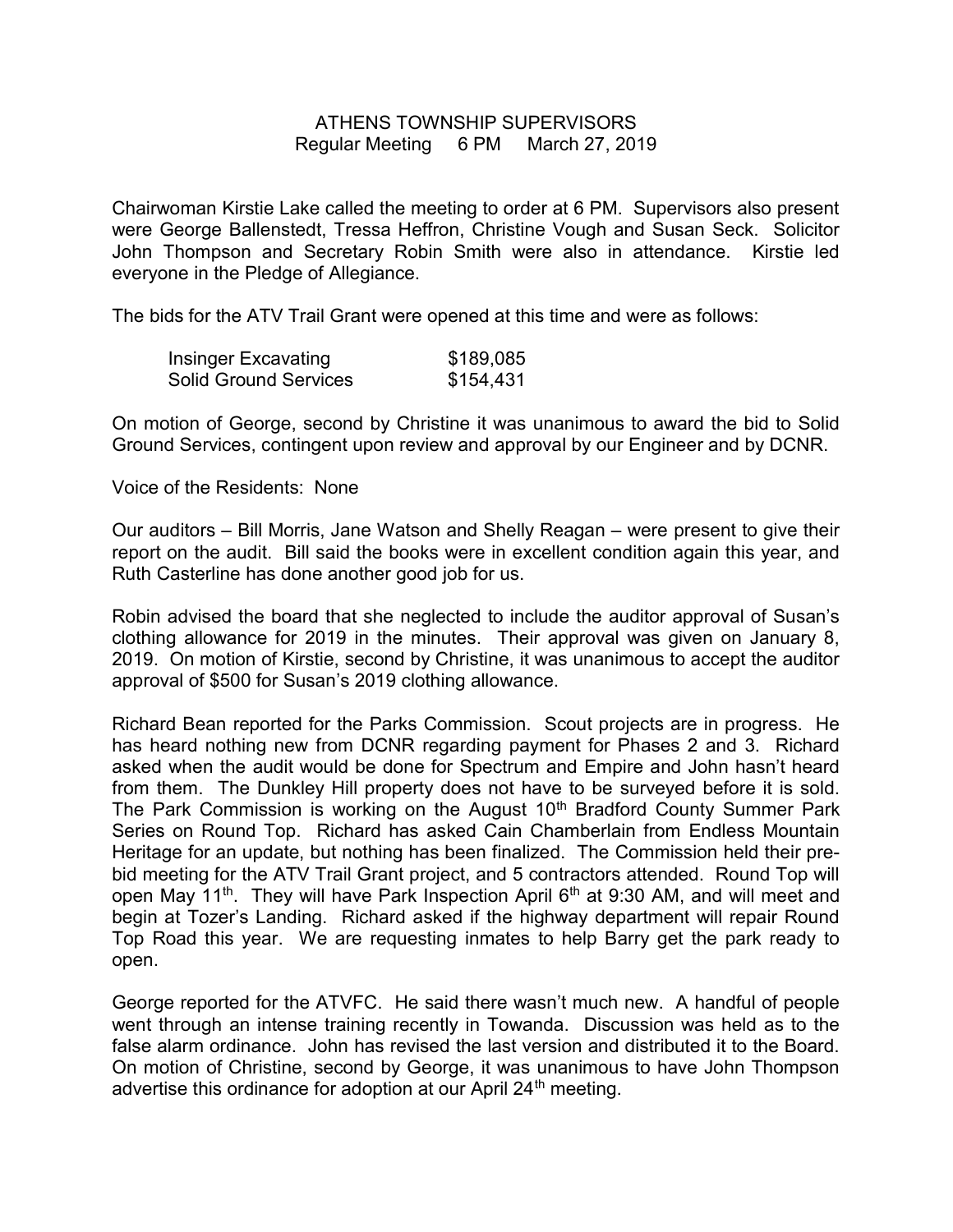Page Two Athens Township Supervisors March 27, 2019

On motion of George, second by Tressa, it was unanimous to approve the payment of the monthly bills as presented. A complete listing of revenues and expenditures is on file in the office of the Treasurer.

On motion of Kirstie, second by Tressa, it was unanimous to send the Public Works Department, Eddie and Cindy to the PA One Call Seminar to be held on April 10<sup>th</sup> at 8 AM at the South Waverly Borough Hall.

The Board will conduct Road Inspection on April  $1<sup>st</sup>$  and April  $2<sup>nd</sup>$  at 4:45 PM both nights. Robin will advertise.

On motion of George, second by Susan, it was unanimous to accept the quote #8108 (police) and #8228 for computer hardware/software from Kai Pan Consulting. This will be paid for from the Act 13 Funds, check #7.

On motion of Kirstie, second by Tressa, it was unanimous to rescind RESOLUTION 2019-06 (instituting the township credit card policy) so it can be revised.

Mr. Kurt Priester, President of Athens Arts4All, had submitted a letter requesting that the \$30 zoning permit fee be waived for their event to be held May  $4<sup>th</sup>$  and  $5<sup>th</sup>$  at Harlan Rowe Middle School. He states as a non-profit organization, they use all the money from the show to enhance the art and music programs in the local school districts. On motion of George, second by Kirstie, it was unanimous to waive the \$30 fee, but they are still required to secure the permit at no charge.

On motion of Tressa, second by Susan, it was unanimous to approve the use of the "Authorization Agreement for ACH Debit" forms supplied by C&N Bank for the new 457 Retirement Plans and the new 401(a) Pension plans.

On motion of Tressa, second by Christine, it was unanimous to appoint the Board Chairperson as the signatory for the 457 and 401(a) plans, and to have the Chairperson sign the documents in lieu of using DocuSign or any electronic/digital signature.

On motion of George, second by Kirstie, it was unanimous to send Robin and Ed to the tabletop disaster exercise in Towanda on April 11<sup>th</sup> from 11:30 AM – 3 PM provided by Penelec at no charge.

On motion of George, second by Kirstie, it was unanimous to approve the minutes of February 27, 2019 as written.